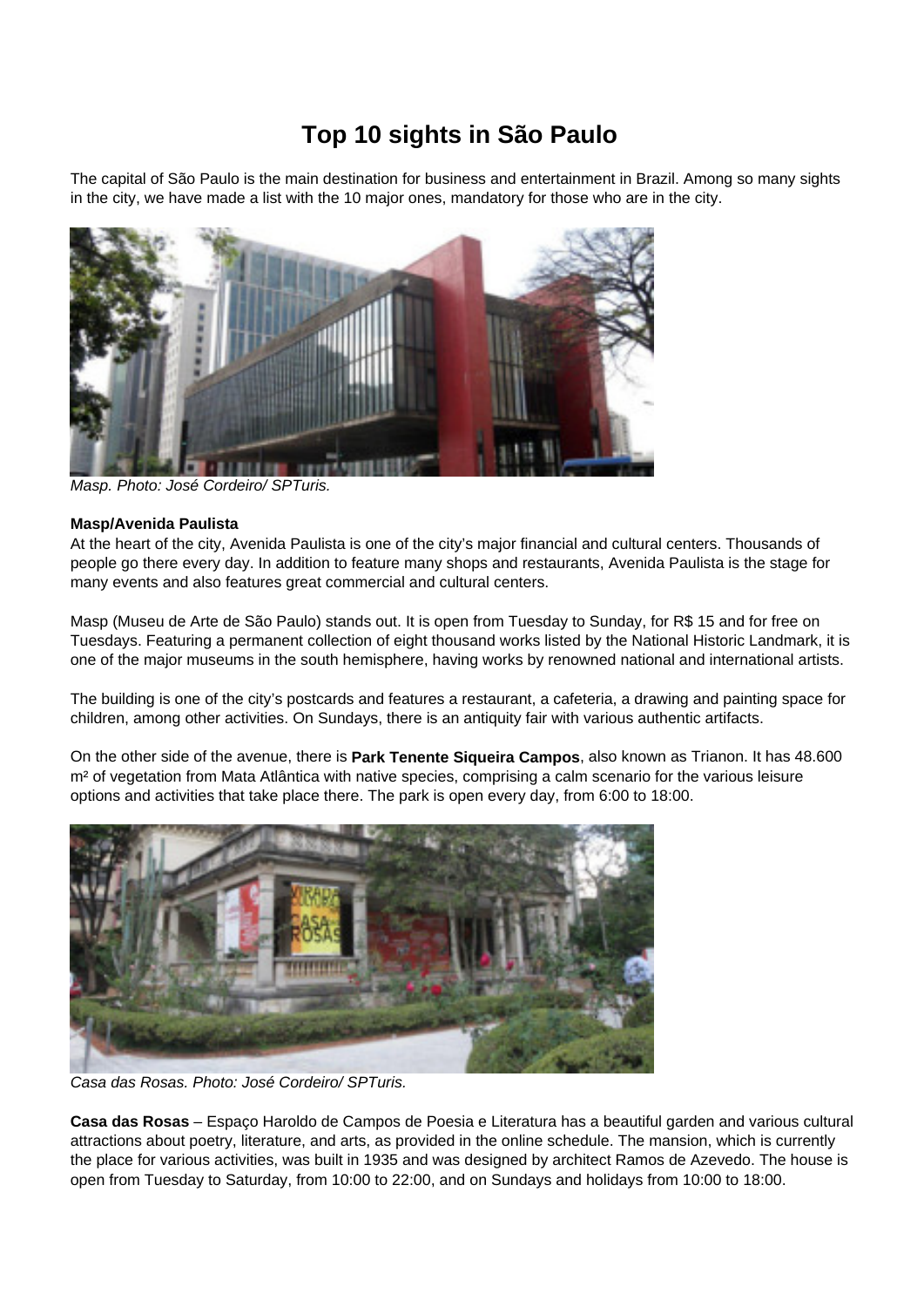On the other end of the avenue, next to Avenida Consolação, there is **Conjunto Nacional**, a commercial center featuring various shops, cinema, an exhibition and show center, in addition to restaurants. The building also boasts a great clock from 1962. As a point of meeting and reference in the city, Conjunto Nacional is open from Monday to Sunday, until 22:00.

## **Mercado Municipal**

Regarded as the city's largest supply center, Mercadão is open every day, from 6:00 to 18:00, and on Sundays until 16:00.Located between Rua 25 de Março and Metro São Bento, it is known for having a great diversity of fruits, vegetables and delicacies, in addition to other types of goods, such as cheese, seasonings, seafood, wines, etc.

The building, which has charming stained glass and architectonic style, is a great place for having a snack or lunch. In addition to various points at the market, there is great concentration of restaurants in the mezzanine, which serve tasty tidbits, of which the most famous is the bologna sandwich and the codfish pasty.



Parque do Ibirapuera. Photo: Caio Silveira/ SPTuris.

## **Parque do Ibirapuera**

One of the city's most visited park provides many leisure options. The Park features areas for physical activities, bike lanes, 13 courts and playgrounds, lakes, place for picnics, bike rental service, among others.

It also has some important cultural centers: **MAM (Museu de Arte Moderna)**, built in 1948, is a space that features about four thousand works of contemporary art; Pavilhão Bienal, the stage for various great events in the city; Oca, known for having housed renowned exhibitions, such as Picasso's; Pavilhão Japonês, a space for eastern culture; and the Planetary, a place to learn more about astronomy.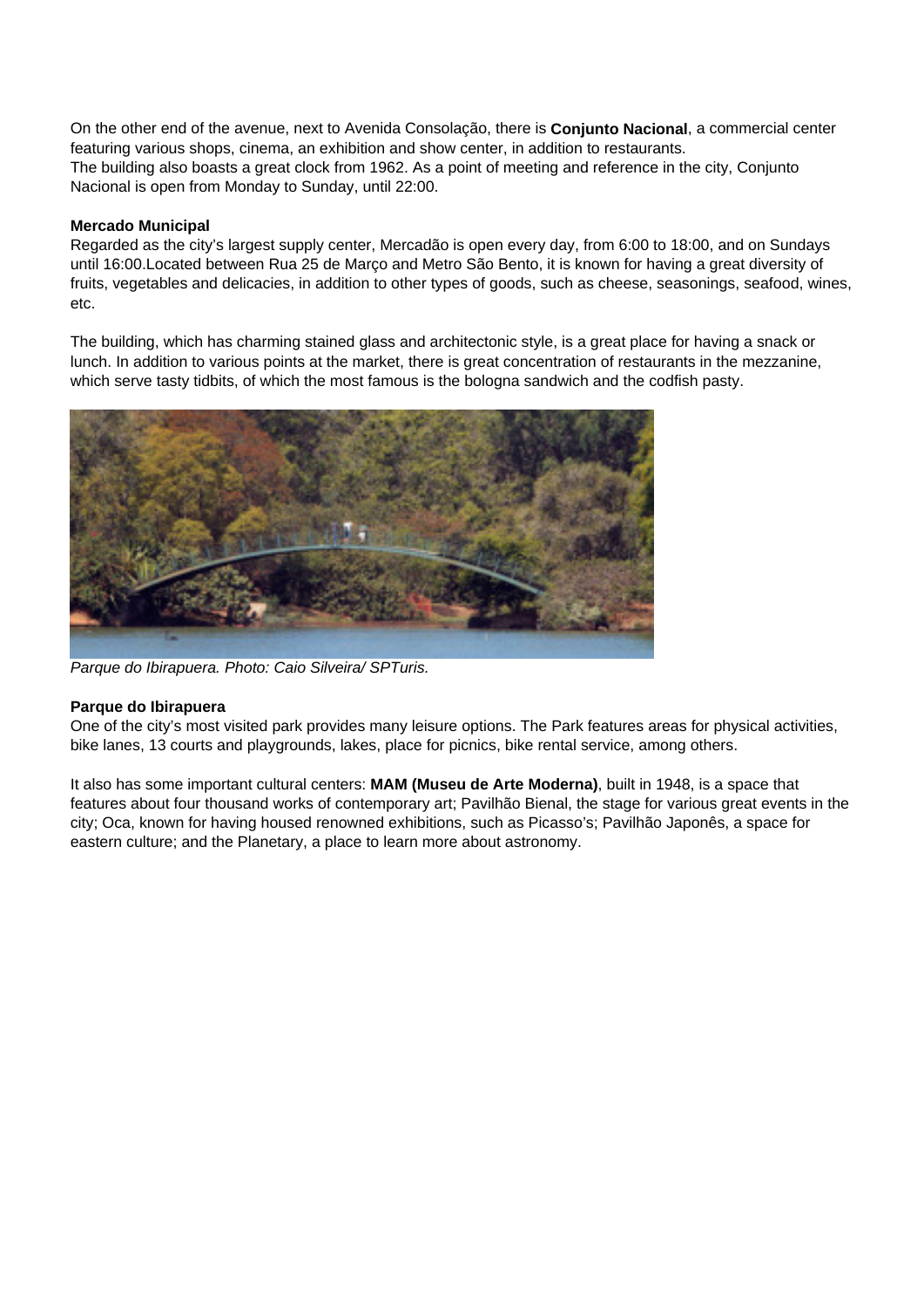

Catedral da Sé. Photo: Jefferson Pancieri/ SPTuris.

## **Centro**

At the city Center there are many historical and must-see places, such as **Catedral da Sé**. Considered to be one of the five largest neo-gothic temples in the world, the Cathedral offers guests a historic tour at several times from Tuesday to Sunday for R\$5, in addition to several mass times.

In front of the Cathedra, there is **Marco Zero**, a marble monument in hexagonal shape that shows the map of the roads from São Paulo to other states.

Also at the center, one will find **Pateo do Collegio**. The city landmark is considered as the cradle of São Paulo, as it originated the city. It offers courses, workshops and other projects. There you will find **Museu Anchieta**, which features exhibitions of objects that belonged to Anchieta, a church and Biblioteca Padre Antonio Vieira, with historical books, open to public.

**Mosteiro São Bento** is also a great option in the region. With over 400 years of history, the basilica's architecture is from the 17th century and it is decorated with frescoes and murals, in addition to a German clock outside. It can be visited every day, from 6:00 to 8:00, except on Thursdays. The every morning masses are covered with Gregorian chants. From Monday to Friday at 7:00, Saturdays at 6:00 and Sundays, with chants and organ, at 10:00.

Then, don't miss the little bread shop at the Mosteiro, which sells products by the monks themselves. In the last Sunday of the month there is also a breakfast by the monks; invitations should be acquired in advance.

Another attraction of the Center is **Edifício Altino Arantes**, known as Banespão, located next to Ruas XV de Novembro, Direita and São Bento. It was inspired in the Empire State Building, from NY.161.22 meters high and with 35 floors, the most visited point is the tower, which provides a 360°, 40 km view to Serra do Mar, Pico do Jaraguá, the buildings at Avenida Paulista and the major buildings in the city center. The building also features glamorous chandeliers and eclectic style.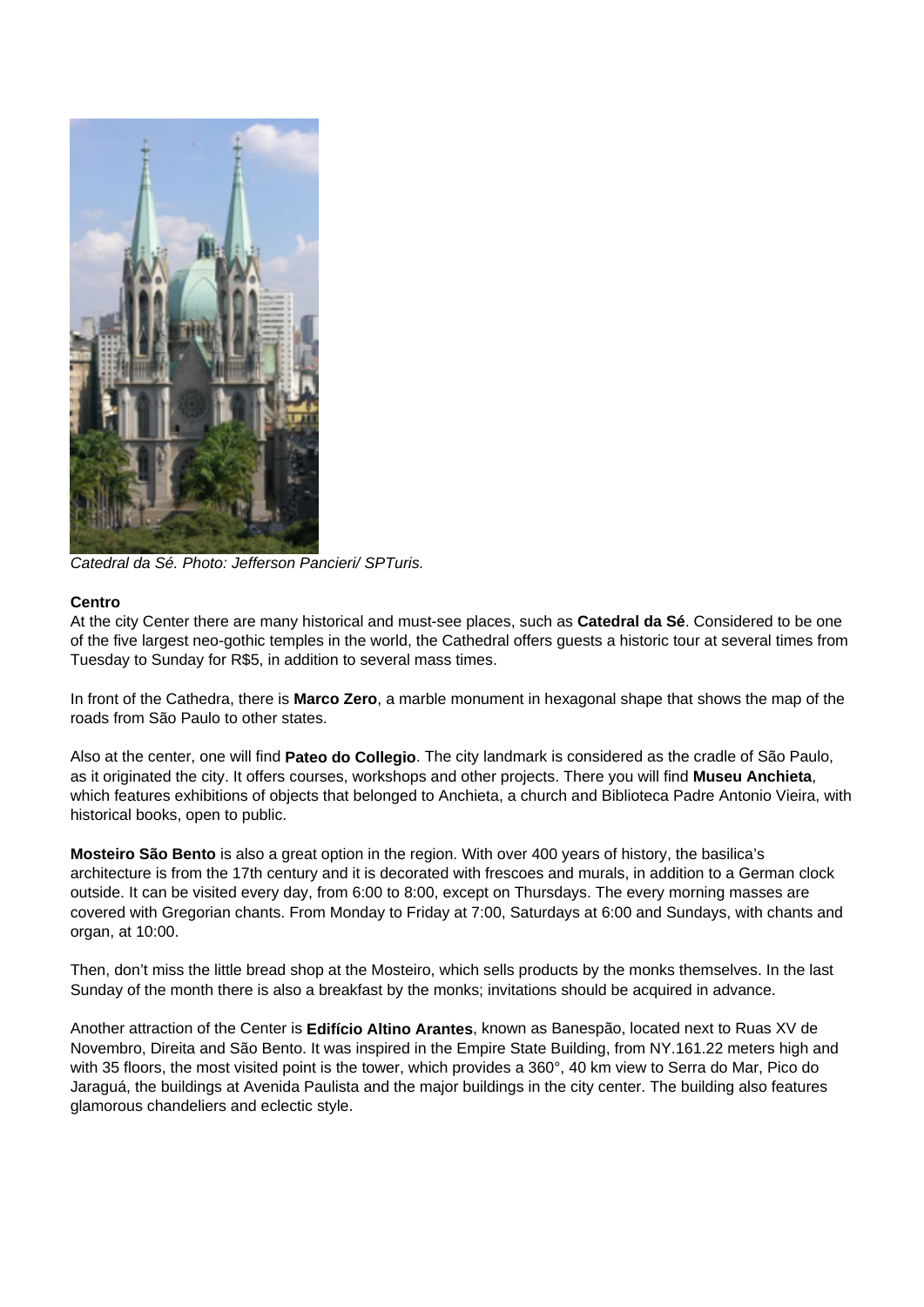

Theatro Municipal. Photo: Jefferson Pancieri/ SPTuris.

Next to Metro Anhangabaú, **Theatro Municipal** is one of the great city's postcards. It started being built in 1903, and was projected by Cláudio Rossi and designed by Domiziano Rossi. It has been inaugurated by the Hamlet opera by Ambroise Thomas, which has been presented to a crowd comprised of 20 thousand people. It has been restored many times in order to become more modern; however, without losing the glamour of the time.

The theater houses music and dance schools, which perform on the stage. There's also a restaurant inside. Visitations to know the place in days that there are no shows can be made according to the scheduled available on the website.



Estação da Luz. Photo: Caio Silveira/ SPTuris.

## **Luz**

Estação da Luz was opened on March 1st, 1901. In the past it has been regarded as São Paulo's "guest room", as it welcomed personalities and people coming from the countryside, who disembarked at the station every day. The architectonic complex of Estação da Luz is listed since 1981 and the structures, which were brought from England, copy Big Ben and the Westminster Abbey.

On weekends you can make a guided historic tour at the building of Estação da Luz. Taking about 50 minutes, visitors can walk through historic and architectonic points of the building, in order to learn about the history and importance of the station. Departing from Museu da Língua Portuguesa, the tour is made on Saturdays, Sundays, and holidays, at 12:00 and 14:00.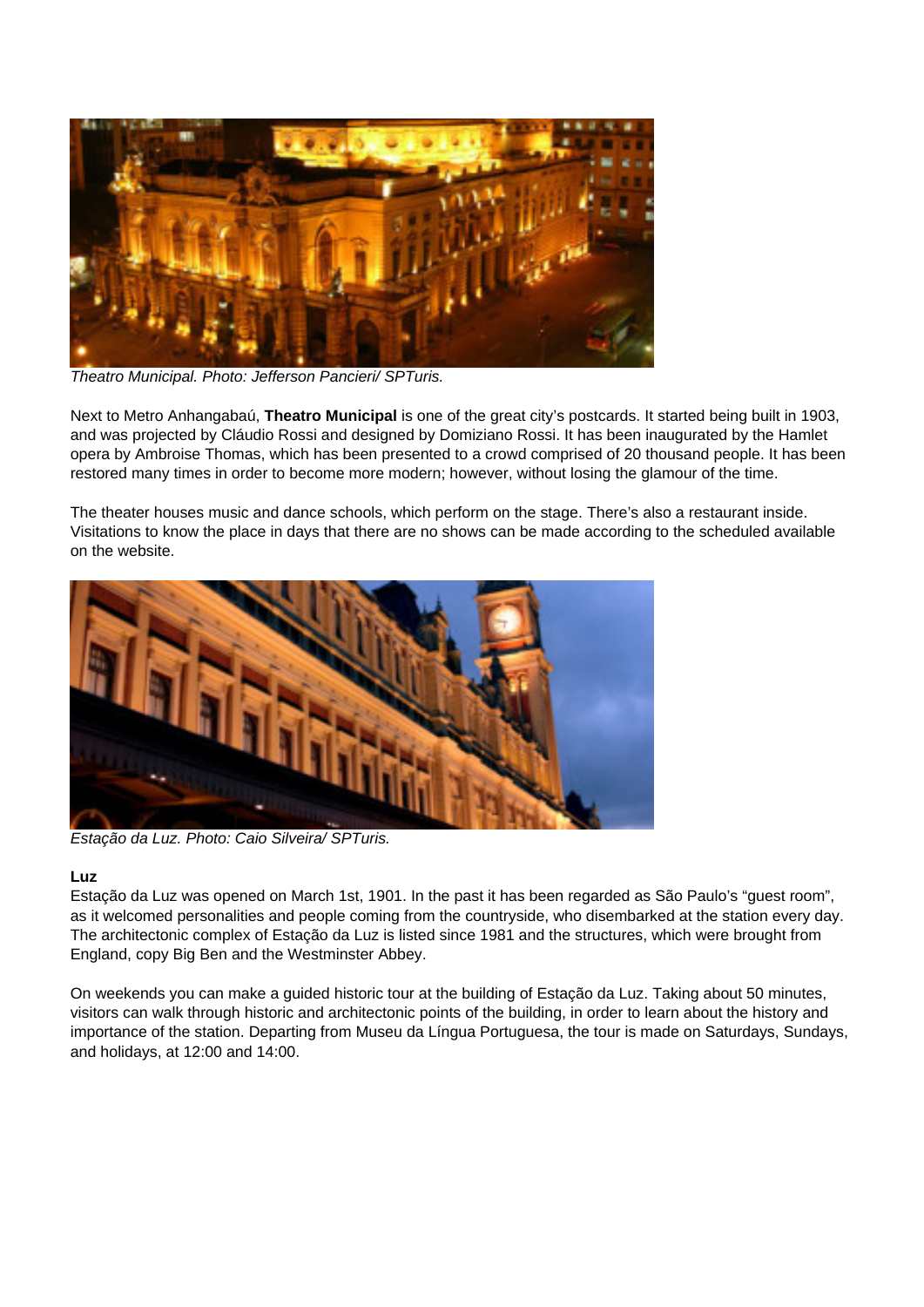

Museu da Língua Portuguesa. Photo: Caio Silveira/ SPTuris.

The region is also home of **Museu da Língua Portuguesa**, which, featuring interactivity and technologic resources, has a permanent collection and temporary exhibitions. It has three floors to tell the history of the language, the origin of several words and for exhibitions about writers, such as Guimarães Rosa, Clarice Lispector, Gilberto Freyre, among others. It opens from Tuesday to Sunday, from 10:00 to 18:00. Free admission on Tuesdays.



Pinacoteca. Photo: Caio Silveira/ SPTuris.

In front of the Museum, one will find **Pinacoteca do Estado**, which was designed by architect Ramos de Azevedo in 1895. The first donations to the museum were works by the renowned artists Benedito Calixto, Pedro Alexandrino, and José Ferraz de Almeida Junior. The collection features more than nine thousand works, in addition to temporary exhibitions. It also offers other activities that are available in the schedule on the website. It opens from Tuesday to Sunday, from 10:00 to 17:30, and until 22:00 on Thursdays. Free admission on Saturdays.



Jardim da Luz. Photo: Jefferson Pancieri/ SPTuris.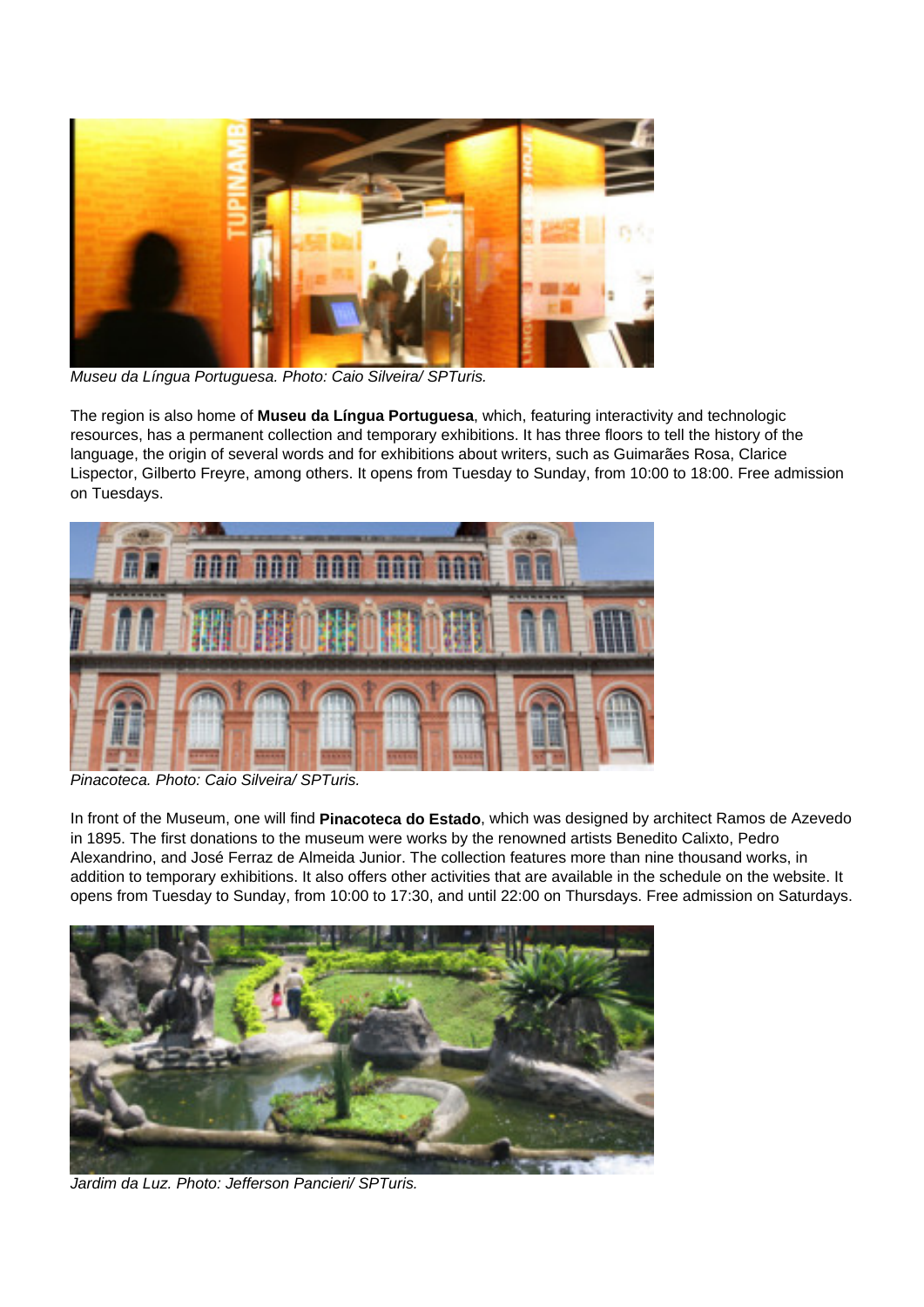At **Pinacoteca**, there is a cafeteria that serves lunch on a space with a view to Jardim da Luz, one of the oldest public parks. The park is listed and features a bush with birds of various species, sloths, water mirror and lakes with fish. In addition, it features an underground aquarium with colored carp. Free admission.



Museu de Arte Sacra. Photo: Caio Silveira/ SPTuris.

Next to the station there is **Mosteiro da Luz**, which features a church, a Memorial for Saint Anthony Sant'Anna Galvão, with a collection of objects that belonged to him. It is also home for Museu de Arte Sacra, with a collection comprised of altars, sacred images, rare books, paintings, objects and liturgical clothing. The museum opens from Tuesday to Sunday, from 10:00 to 18:00. Free admission on Saturdays.

## **Bairro da Liberdade**

Liberdade has been a stronghold of the Japanese culture in São Paulo since 1912. It has thematic decoration of Japanese lanterns on the streets, in addition to the Japanese architecture, which can be seen at several spots on the district. Many of the signs are in Japanese and many of the residents speak their mother tongue.

The district also features lots of Japanese products and foods, in addition to a handicraft fair that take place on Sundays, in front of Metro Liberdade. At Rua S. Joaquim, there is also the Busshinji Temple, which is open for scheduled visits.



Beco do Batman. Photo: Caio Silveira/ SPTuris.

## **Vila Madalena**

Bastion of bohemians, the streets of V. Madalena also offer bars for all tastes: there are classic and trendy hangouts. There also plenty of choices for those who like live music and parties.

Another interesting spot at the district is **Beco do Batman**, an open-air gallery, at Rua Gonçalo Afonso. The walls are completely covered by graffiti by national and international artists. The district is also a great place for shopping.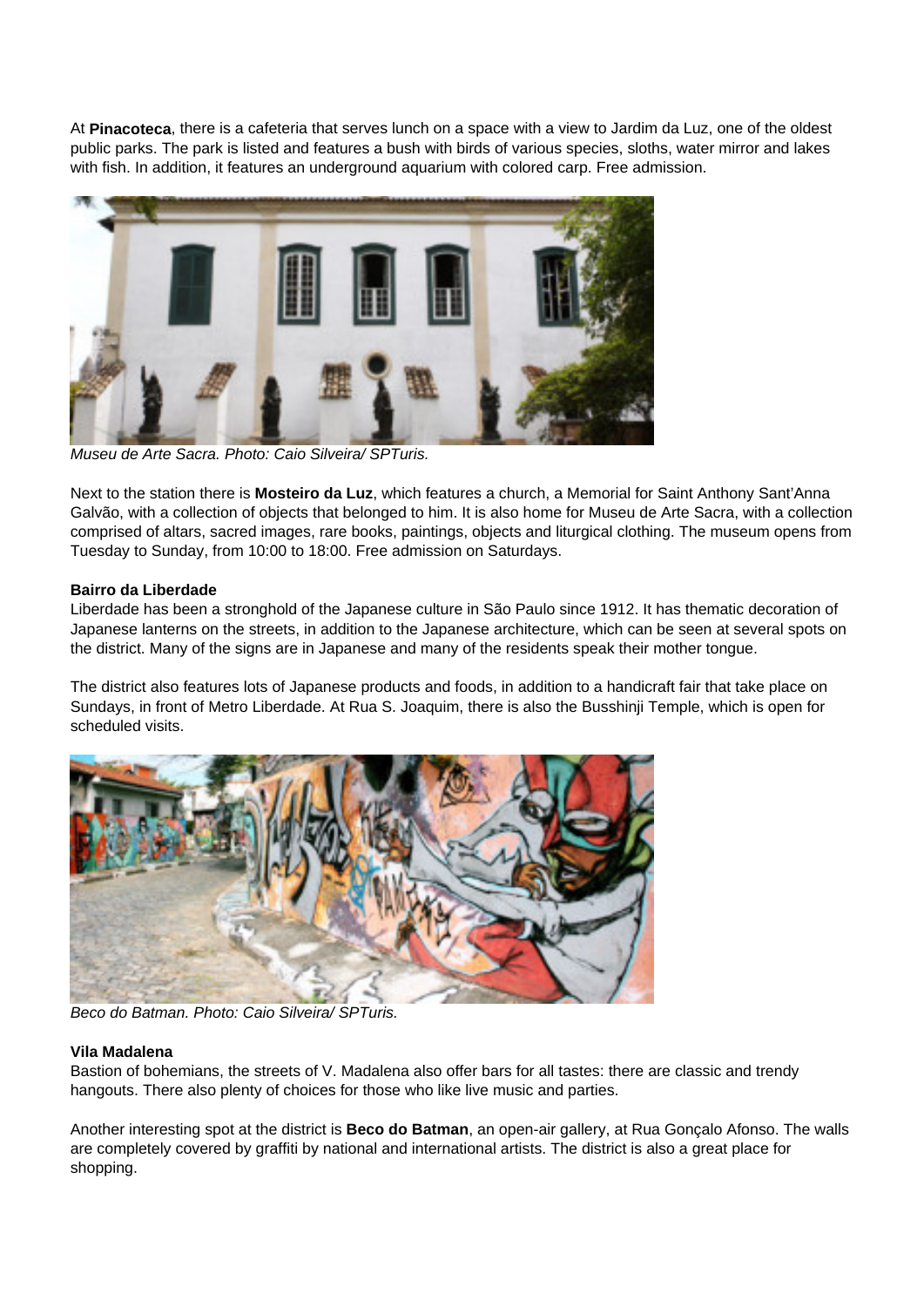

Museu do Futebol. Photo: Caio Silveira/ SPTuris.

## **Museu do Futebol**

In a 6.9 thousand meter area, located below the stands of Estádio Municipal Paulo Machado de Carvalho, known as Pacaembu, one will find Museu do Futebol. Open for visits from Tuesday to Sunday, from 9:00 to 17:00, the multimedia collection keeps the main and most important moments of soccer.

The museum is not linked to any team in particular, and those who visit the museum can get to know several rooms dedicated to great names and moments of soccer. One can also listen to some narrations, know the origin, and learn about other soccer related facts.



Museu do Ipiranga. Photo: Caio Silveira/ SPTuris.

## **Museu do Ipiranga**

Museu do Ipiranga is a monument in honor of the Independence of Brazil, by the river Ipiranga. It has an eclectic architectonic style and is surrounded by a beautiful garden. The collection is comprised of more than 125 thousand works that belonged to great persons in Brazilian history.

In addition, the museum premises house a library with over a hundred thousand volumes, a Historic Documentation Center with 40 thousand manuscripts and laboratories of conservation and restoration of works and documents. The space also promotes other events. It is open from Tuesday to Sunday, from 9:00 to 17:00.

## **25 de março**

Rua 25 de Março is a popular shopping spot in the city. All the surrounding area is dedicated to the commerce of jewelry, toys, home furnishings, and other household items. At Ladeira Porto Geral, for instance, one can find costume shops, where brides have fun buying funny accessories to animate their wedding parties.

## **Service:**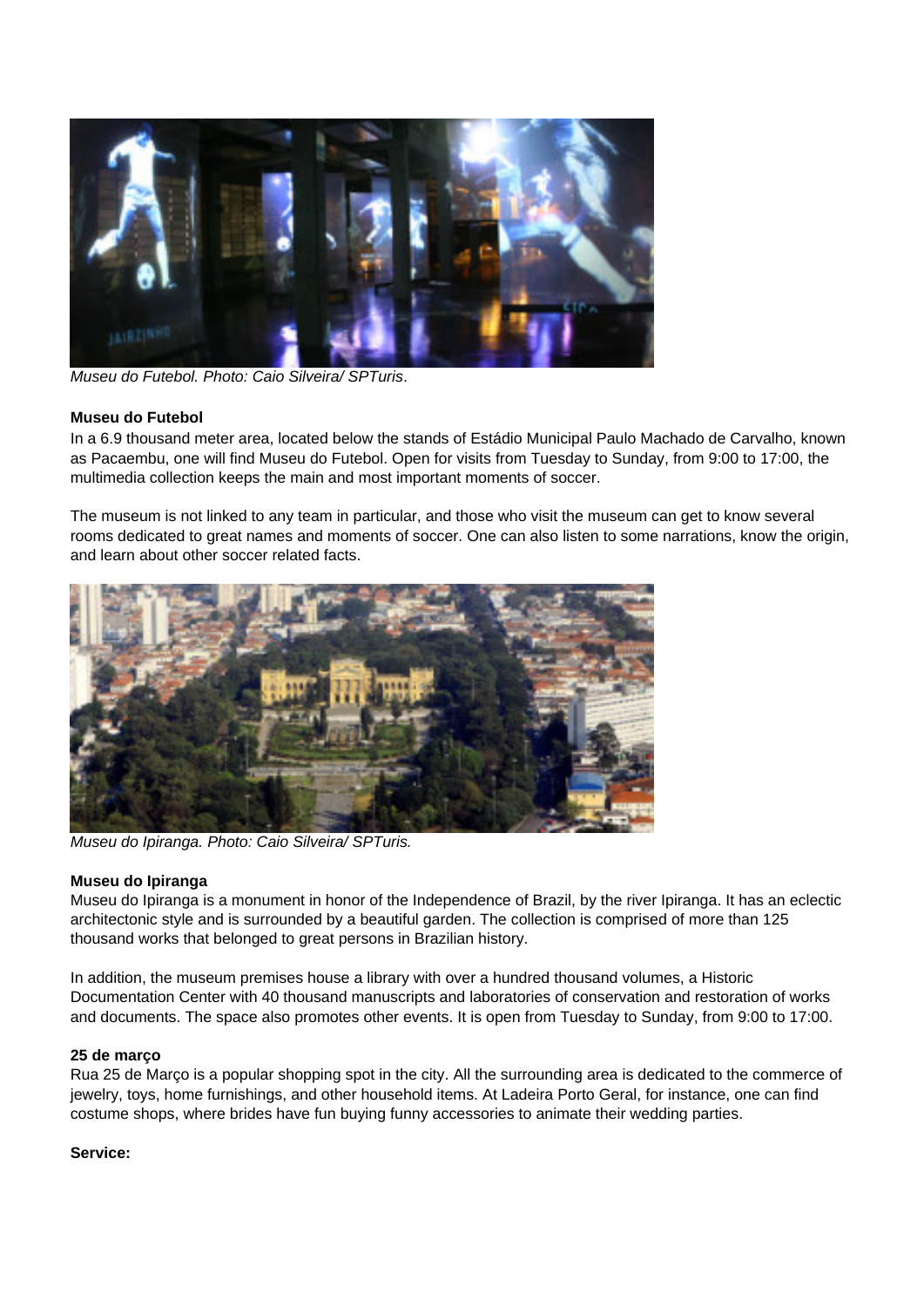## **Masp**

Address: Avenida Paulista, 1578 – São Paulo – SP. Business hours: Tuesday to Sunday, 10-18:00 (ticket office open until 17:30). Thursday, 10-20:00 (ticket office open until 19:30). Price: R\$ 15 to visit all exhibitions available at the date. Students, teachers and retirees pay R\$ 7. Free admission for children under 10 and elderly over 60 years old. Free admission for everyone on Tuesdays. Phone: (11) 3251-5644. www.masp.art.br

## **Casa das Rosas**

Address: Avenida Paulista, 37 – Bela Vista – São Paulo – SP. Business hours: Tuesday to Saturday, 10-22:00, and Sundays and holidays, 10-18:00. Free. Phone: (11) 3285-6986/ (11) 3288-9447. www.casadasrosas.org.br

#### **Parque Tenente Siqueira Campos (Trianon)**

Address: Rua Peixoto Gomida, 949 (close to no. 1700 of Av. Paulista) – Cerqueira César – São Paulo – SP. Business hours: Every day from 6:00 to 8:00. Phone: (11) 3253-4973/ (11) 3289-2160. www.prefeitura.sp.gov.br/cidade/secretarias/meio\_ambiente/parques/regiao\_centrooeste

#### **Condomínio Conjunto Nacional**

Address: Avenida Paulista, 2073 – São Paulo – SP. Business hours: From Monday to Saturday, 7-22:00, Sundays and holidays, 10-22:00 – Business Center (ground floor) and from Monday to Friday, 7-22:00, Saturday, 7-19:00 – commercial buildings (Horsas). www.ccn.com.br

#### **Mercado Municipal**

Address: Rua da Cantareira, 306 – Centro – São Paulo – SP. Business hours: Wholesale: Monday to Saturday, 22-6:00. Retail: Monday to Saturday, 6-18:00. Sundays and holidays, 6-16:00. Phone: (11) 3313-3365. www.saopaulo.sp.gov.br/conhecasp/turismo\_pontos-turisticos\_mercado-municipal

#### **Parque do Ibirapuera**

Address: Av. Pedro Álvares Cabral, s/n (gates 2, 3 and 10), Av. IV Centenário – gates 6, 7A, Av. República do Líbano – gate 7 – São Paulo – SP. Phone: (11) 5574-5045. www.parqueibirapuera.org

#### **Catedral da Sé**

Address:Praça da Sé, s/n, Centro – São Paulo – SP. Business hours: weekdays 8-19:00, Saturdays, 8-17:00, Sundays 8-13:00 and 14-18:00.Mass:Monday and Friday, 9:00, 12:00 and 18:00.Tuesday, Wednesday, Thursday, 12:00 and 18:00.Saturday:8-17:00.Mass:12:00.Sunday:8-13:00 and 15-18:00.Mass:9:00, 11:00 and 17:00.Guided tour from Tuesday to Friday, from 10 to 11:30 and 13:00 to 17:30, Saturdays from 10 to 11:30 and 13 to 16:30, and Sundays from 10 to 12:30 and 14 to 16:30. Price: Guided tour: R\$ 5 / person, free admission for children of up to 7. Phone: (11) 3107-6832. www.catedraldase.org.br

**Pateo do Collegio** Address: Praça Pateo do Collegio, 2 – Centro – São Paulo – SP.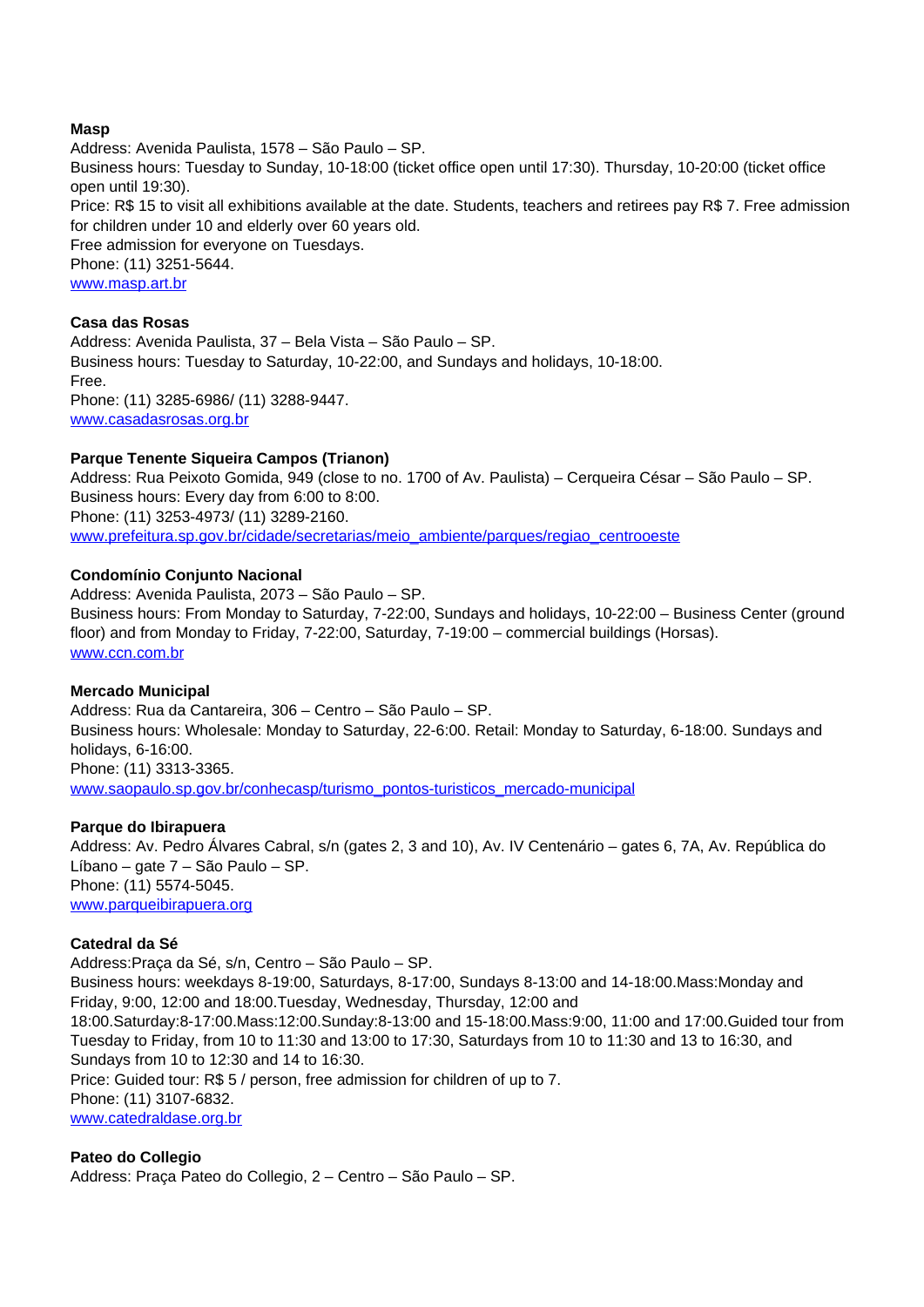Business hours: Masses from Tuesday to Friday, 12:00 and Sundays, 10:00. Free. Phone: (11) 3105-6899. www.pateocollegio.com.br

## **Museu Anchieta**

Address: Praça Pateo do Collegio, 2 – Centro – São Paulo – SP. Business hours: From Tuesday to Sunday, 9-17:00. Price: R\$ 6 (full), R\$ 3 for students, R\$ 2 for public school students and free for children of up to 7 years old and elderly over 60 y. o. Please schedule guided tours from Tuesday to Friday, 8:40 – 16:30. Phone: (11) 3105-6899. www.pateocollegio.com.br

## **Mosteiro de São Bento**

Address: Largo de São Bento, s/n – Centro – São Paulo – SP. Business hours: Monday, Tuesday, Wednesday and Friday, from 6 until the end of the 18:00 mass. Saturday and Sunday, 6-12:00 and 16-18:00.On Thursdays the church closes at 8:00 and opens at 11:30. Mass: From Monday to Friday, 17:00 – with Gregorian chant – 13:00 and 18:00.Saturday, 6:00 – with Gregorian chant. Sunday, 8:30 – with organ -, 10:00 – with Gregorian chant and organ. Phone: (11) 3328-8799. www.mosteiro.org.br

#### **Edifício Altino Arantes**

Address: Rua João Brícola, 24 – Centro – São Paulo – SP. Business hours: From Monday to Friday, 10-15:00. Free. Phone: (11) 3249-7180.

## **Theatro Municipal**

Address: Praça Ramos de Azevedo, s/n – São Paulo – SP. Phone: (11) 3397-0300. www.prefeitura.sp.gov.br/cidade/secretarias/cultura/theatromunicipal

#### **Museu da Língua Portuguesa**

Address:Praça da Luz s/n, Centro – São Paulo – SP. Business hours: From Tuesday to Sunday, 10-18:00, on Tuesdays the museum is open until 22:00 (ticket office closes at 21:00).Ticket office: Tuesdays, 10-21:00 and from Wednesday to Sunday, 10-17:00. Price: R\$ 6 (full)Free admission for children of up to 10 y. o. and elderly. Free admission on Saturday. Phone: (11) 3322-0080. www.museudalinguaportuguesa.org.br

#### **Pinacoteca do Estado de São Paulo**

Address: Praça da Luz, 2 Luz – Centro – São Paulo – SP. Business hours: From Tuesday to Sunday, 10-17:30, until 18:00.Thursdays, 22:00, free admission from 18:00 to  $22:00.$ Price: R\$ 6 (full) and R\$ 3 for students, children of up to 10 and elderly over 60 y. o..Free admission on Saturday. Phone: (11) 3324-1000. www.pinacoteca.org.br

**Jardim da Luz** Address:Rua Ribeiro De Lima, s/nº – Bom Retiro – São Paulo – SP Business hours: From Tuesday to Sunday, 9-18:00 (opens at 5 for physical activities). Phone: (11) 3227-3545. www.prefeitura.sp.gov.br/cidade/secretarias/meio\_ambiente/parques/regiao\_centrooeste